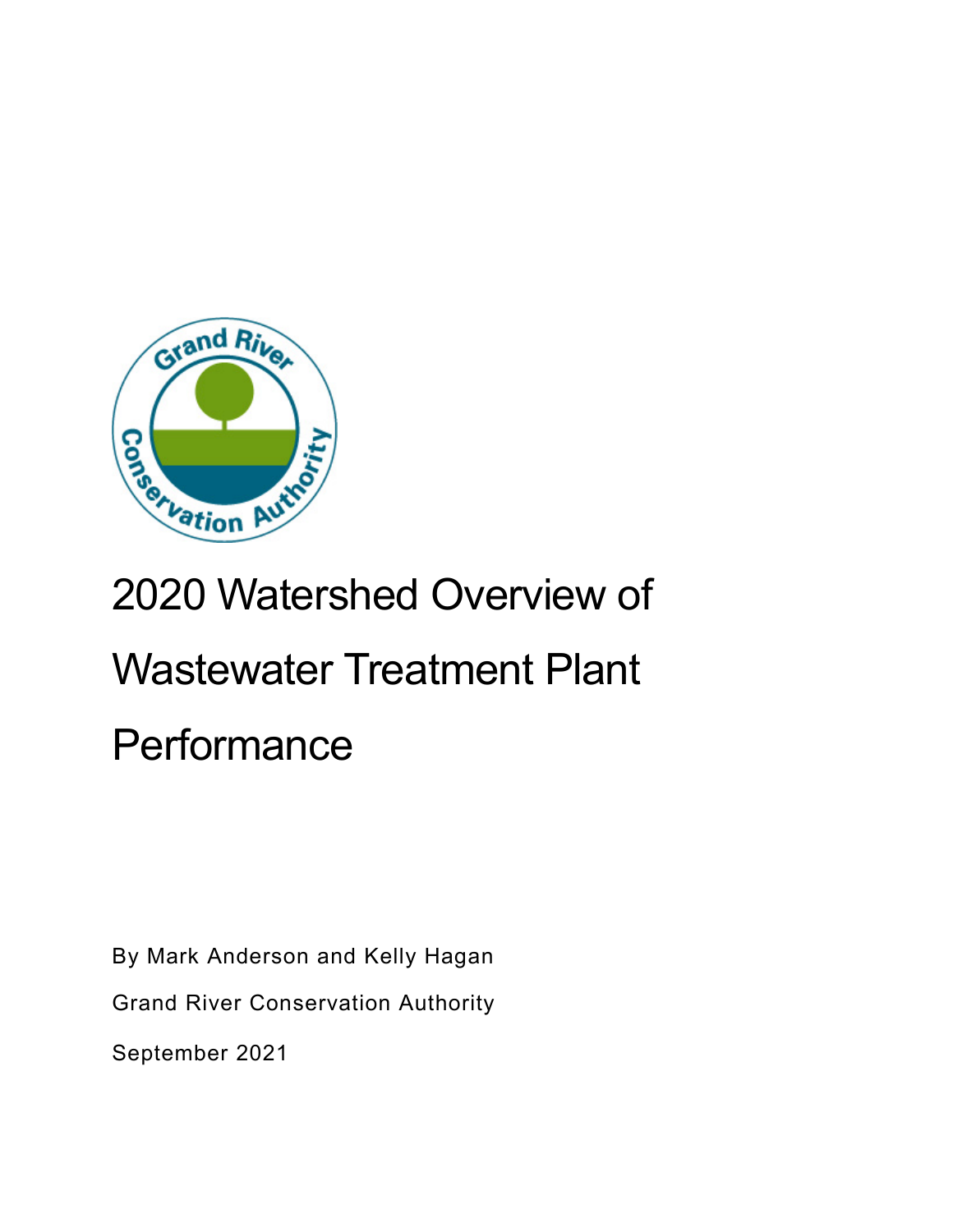## Glossary of Terms

ADF Average daily flow cBOD Carbonaceous 5 day biochemical oxygen demand **GRCA** Grand River Conservation Authority **MECP** Ontario Ministry of the Environment, Conservation and Parks TAN Total ammonia nitrogen TBOD Total 5 day biochemical oxygen demand **TKN** Total Kjeldahl nitrogen TP Total phosphorus TSS Total suspended solids UIA Un-ionized Ammonia **WWOP** Watershed-wide Wastewater Optimization Program WWTP Wastewater treatment plant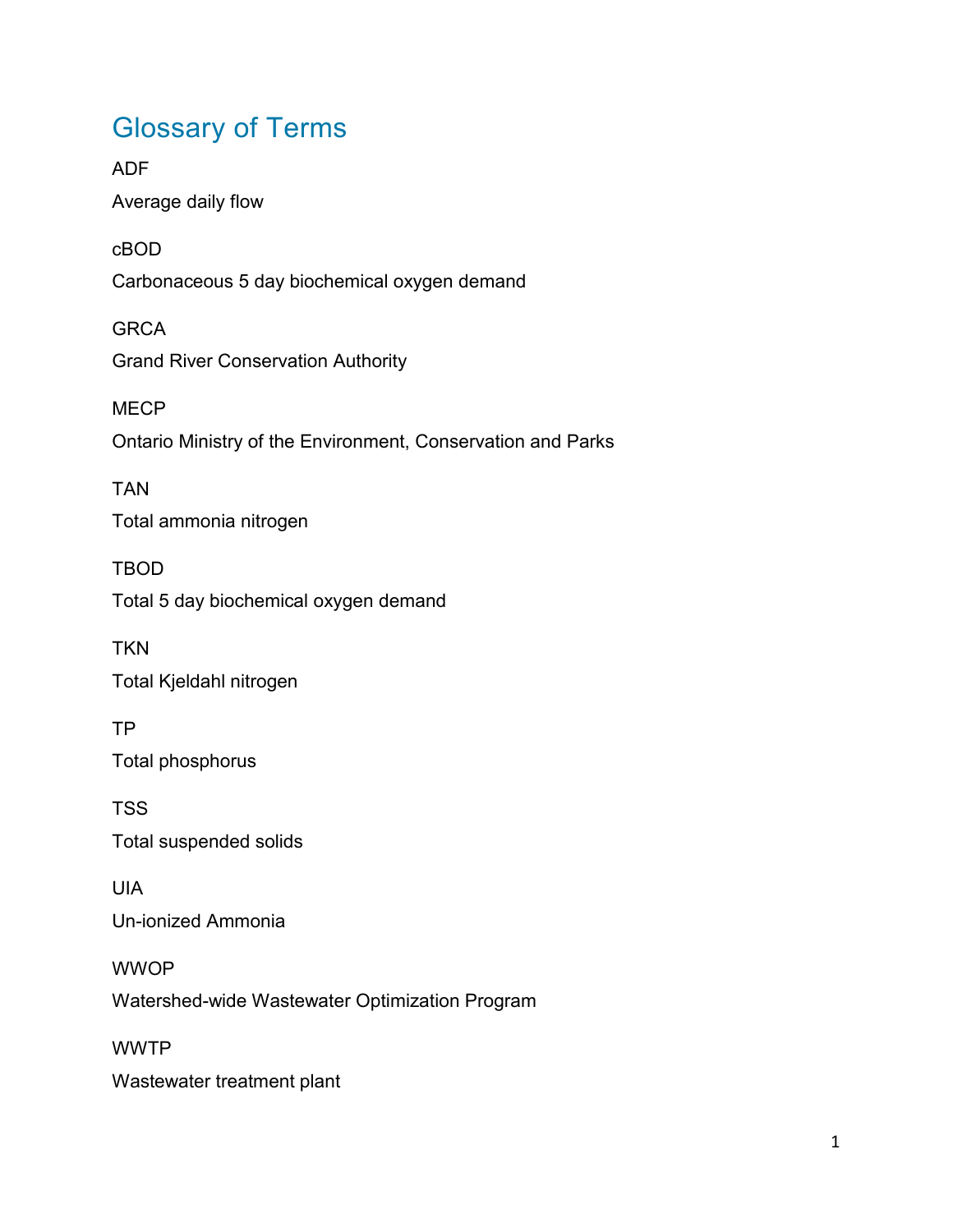### Executive Summary

Since 2010, the Grand River Conservation Authority (GRCA) has been working collaboratively with municipal partners and the Ministry of the Environment, Conservation and Parks (MECP) to develop a Watershed-wide Wastewater Optimization Program (WWOP). A key program activity is the preparation of an annual report of effluent quality and plant loading for treatment facilities discharging in the Grand River watershed. The first annual report was produced for data collected in 2012.

Year-to-year variations are used to evaluate the success of the program and track WWTP impacts on the Grand River. Available performance and loading data for 26 of 30 municipal wastewater treatment plants were voluntarily reported in 2020. These results were summarized in terms of treatment performance, data integrity, impacts on the Grand River, plant loading and bypasses and overflows and compared to results from previous years.

#### Treatment Performance

[Table 1](#page-2-0) shows the total average day flow for all the reporting plants from 2012 to 2020 and includes the reported service population for each year. From 2012-2020 the reported population increased by 8.1% (or 1% per year). Total plant flow shows greater year-to-year variations reflecting the impact of variations in precipitation.

| Year | <b>Average Daily Flow</b> | <b>Service Population</b> |
|------|---------------------------|---------------------------|
| 2012 | 265,861                   | 819,782                   |
| 2013 | 294,226                   | 819,119                   |
| 2014 | 303,426                   | 825,198                   |
| 2015 | 271,612                   | 830,244                   |
| 2016 | 278,426                   | 835,137                   |
| 2017 | 292,378                   | 837,708                   |
| 2018 | 283,005                   | 859,568                   |
| 2019 | 283,275                   | 883,739                   |
| 2020 | 271,162                   | 885,854                   |

<span id="page-2-0"></span>**Table 1: Total reported WWTP average daily flow and population from 2012-2020** 

Despite the increase in population, flow-weighted concentrations and loadings of TP and TAN have steadily decreased over the years. [Table 2](#page-3-0) and [Table 3](#page-4-0) shows the final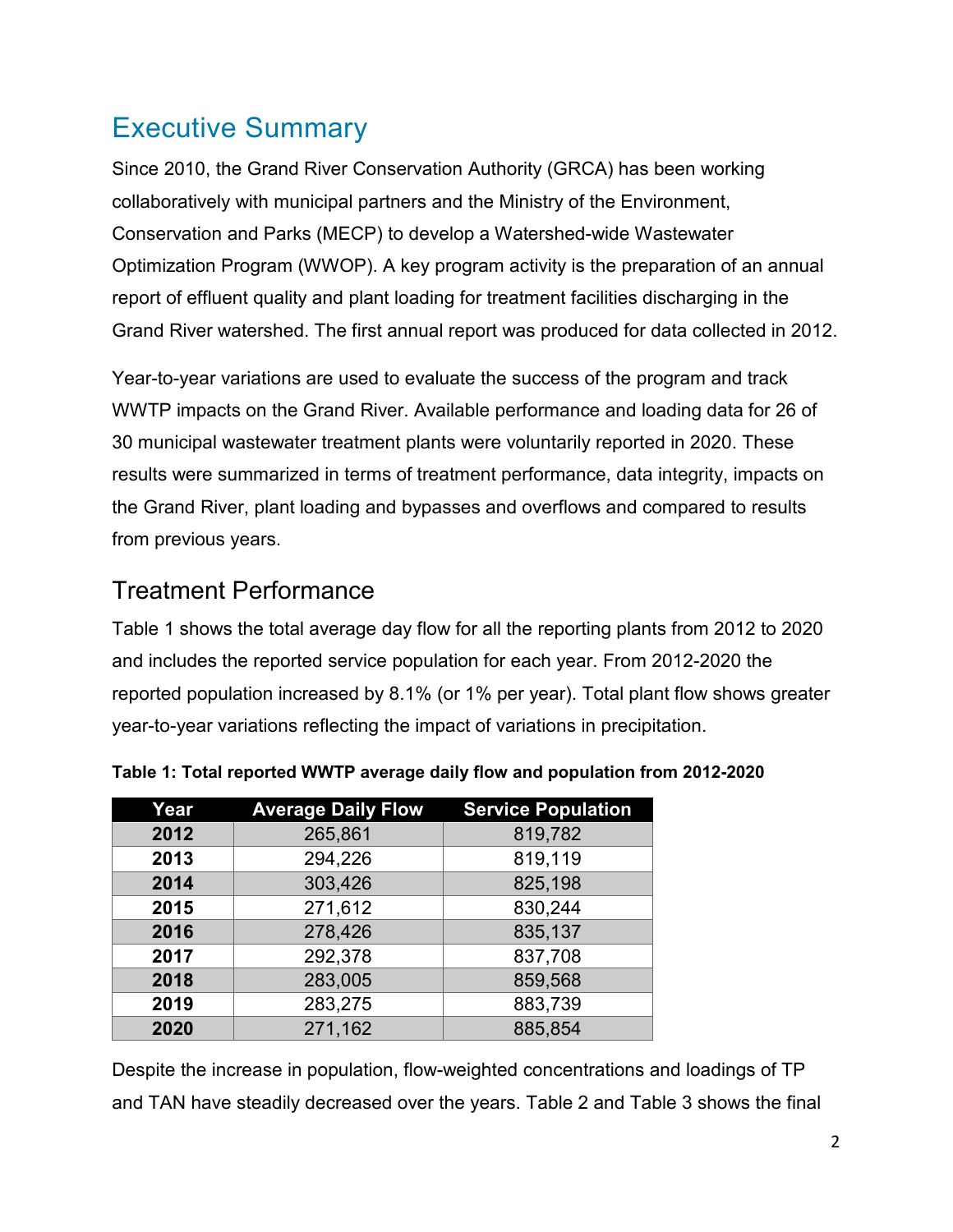effluent TP and TAN flow-weighted average concentrations and the total loading from 2012 to 2020. Although it appears that the flow-weighted average is meeting the TP target, there are still many individual plants that are not meeting the target month by month. The watershed-wide flow-weighted concentration target in [Table 2](#page-3-0) for TP is calculated based on each plant's ADF multiplied by the corresponding TP target and the sum of these values is divided by the total ADF. This target can change year over year as the annual average daily flow changes. The TAN targets in [Table 3](#page-4-0) are calculated using the same method.

| Year | <b>TP flow-</b><br>weighted<br>concentration<br>(mg/L) | <b>Total Loading</b><br>(tonnes per year) | <b>TP flow-weighted</b><br>concentration target<br>(mg/L) |
|------|--------------------------------------------------------|-------------------------------------------|-----------------------------------------------------------|
| 2012 | 0.37                                                   | 35.9                                      | 0.24                                                      |
| 2013 | 0.35                                                   | 37.6                                      | 0.24                                                      |
| 2014 | 0.33                                                   | 36.8                                      | 0.24                                                      |
| 2015 | 0.37                                                   | 36.5                                      | 0.24                                                      |
| 2016 | 0.33                                                   | 33.8                                      | 0.24                                                      |
| 2017 | 0.30                                                   | 32.5                                      | 0.24                                                      |
| 2018 | 0.30                                                   | 30.6                                      | 0.24                                                      |
| 2019 | 0.26                                                   | 27.1                                      | 0.24                                                      |
| 2020 | 0.21                                                   | 21.1                                      | 0.24                                                      |

<span id="page-3-0"></span>**Table 2: TP Flow-weighted concentrations, total loading and targets**

With respect to the TP concentrations and loads in [Table 2,](#page-3-0) the following observations can be made:

- From 2019 to 2020, the TP flow-weighted concentration decreased by 19% and the TP load decreased by 21% (from 27.1 to 21.1 tonnes); and
- From 2012 to 2020, the TP flow-weighted concentration decreased by 43% and the TP load by 40% (from 35.9 to 21.1 tonnes).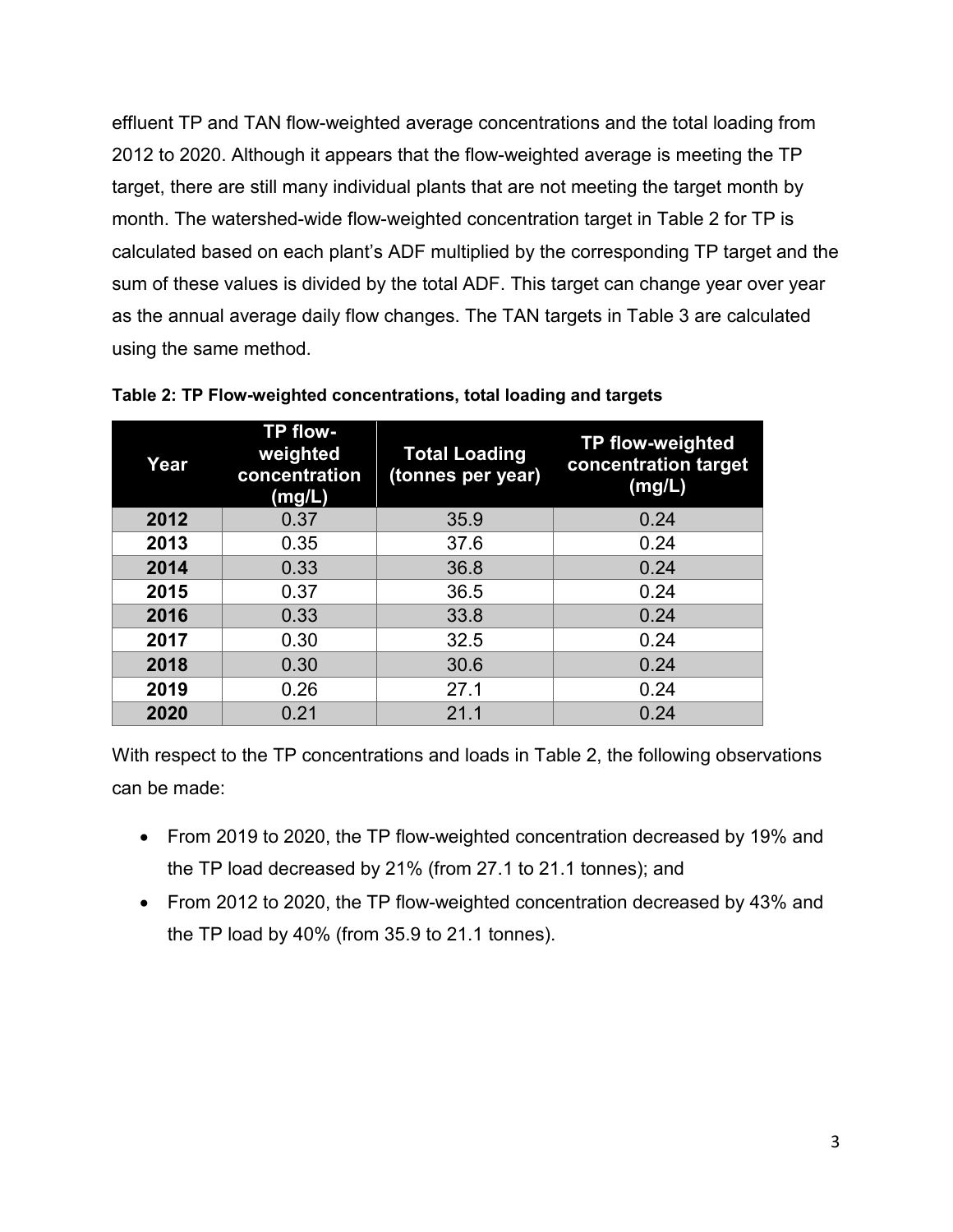| Year | <b>Winter TAN</b><br>flow-weighted<br>concentration<br>(mg/L) | <b>Summer TAN</b><br>flow-weighted<br>concentration<br>(mg/L) | <b>Summer</b><br>Target<br>(mg/L) | <b>Winter</b><br>Target<br>(mg/L) | <b>Total</b><br>Loading<br>(tonnes<br>per year) |
|------|---------------------------------------------------------------|---------------------------------------------------------------|-----------------------------------|-----------------------------------|-------------------------------------------------|
| 2012 | 5.5                                                           | 4.3                                                           |                                   | $\overline{2}$                    | 951                                             |
| 2013 | 3.9                                                           | 3.2                                                           |                                   | $\overline{2}$                    | 773                                             |
| 2014 | 4.6                                                           | 3.1                                                           |                                   | $\overline{2}$                    | 855                                             |
| 2015 | 3.6                                                           | 2.1                                                           |                                   | $\overline{2}$                    | 560                                             |
| 2016 | 2.2                                                           | 1.3                                                           |                                   | $\overline{2}$                    | 347                                             |
| 2017 | 1.7                                                           | 0.7                                                           |                                   | $\overline{2}$                    | 259                                             |
| 2018 | 0.9                                                           | 0.5                                                           |                                   | $\overline{2}$                    | 146                                             |
| 2019 | 1.1                                                           | 0.4                                                           |                                   | $\overline{2}$                    | 149                                             |
| 2020 | 0.5                                                           | 0.2                                                           |                                   | $\overline{2}$                    | 69.5                                            |

<span id="page-4-0"></span>**Table 3: Flow-weighted summer and winter TAN concentrations, total loading and targets**

With respect to [Table 3](#page-4-0) showing the TAN loads and concentrations, the following comments are applicable:

- From 2019 to 2020 the summer TAN decreased by 50% and winter TAN decreased by 54%. TAN total loading decreased 54% (149 to 70 tonnes) compared to the previous year.
- From 2012 to 2020, the overall total TAN flow-weighted concentration decreased by 93% and the total loading by 93% (951 to 70 tonnes).

#### Data Integrity Checks

A sludge accountability analysis compares the annual amount of sludge reported by a mechanical plant to the amount of sludge projected based on plant loadings and removal. Conducting this analysis can help to determine if monitoring is truly representative. In 2019, sludge accountabilities were reported for 19 plants in the watershed. For eleven of the plants, the accountability "closed" within  $\pm$  15%. In 2020, 19 plants reported sludge accountability and 11 plants "closed" within ± 15%.

A water balance analysis compares the annual amount of measured net precipitation on the surface area of a lagoon system to the annual amount of projected net precipitation using lagoon level measurements, total influent and total effluent flows of a lagoon system. This analysis can help to determine if the flow measurement devices at a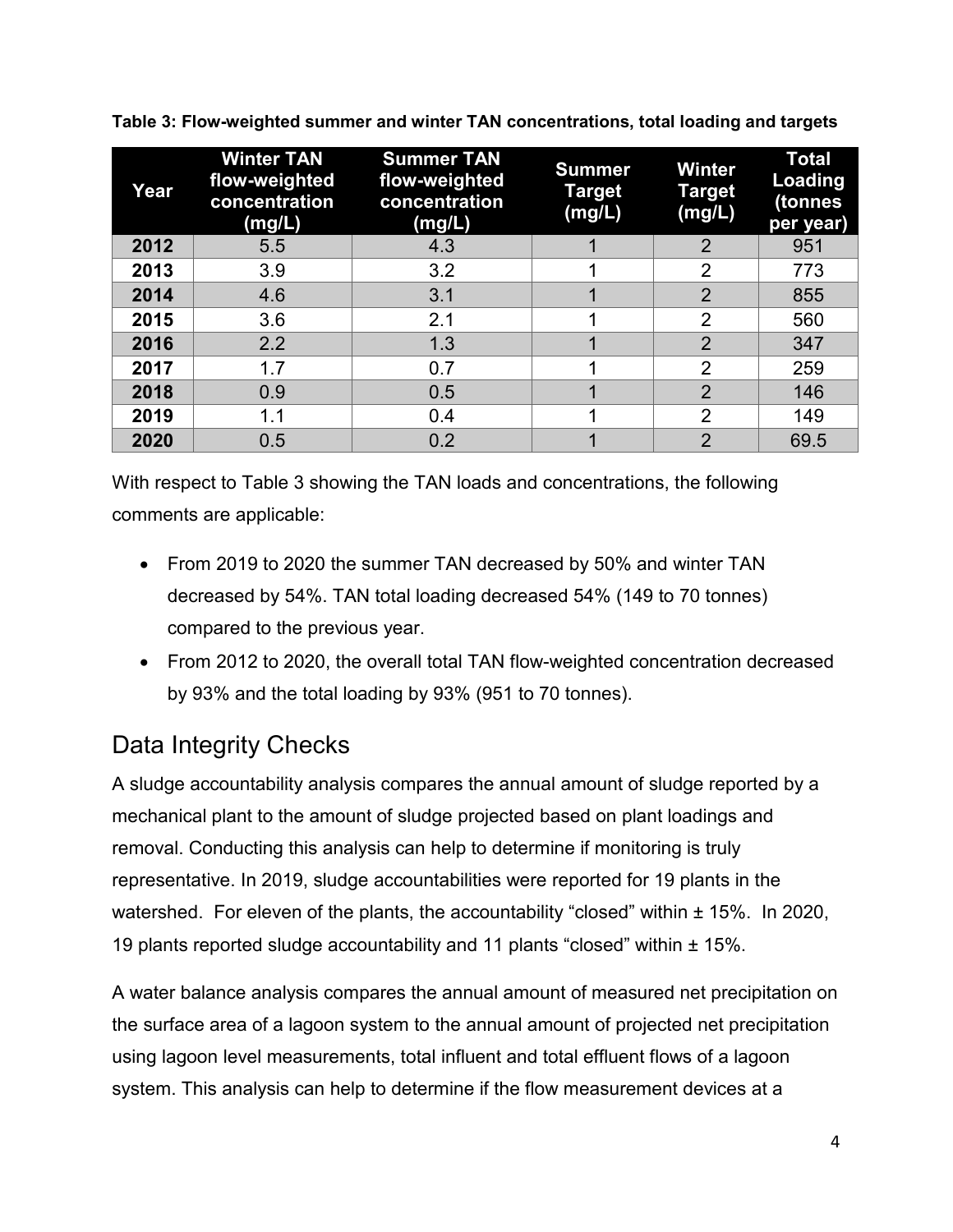lagoon are accurate. In 2020, water balances were reported for 3 lagoon systems in the watershed. Two of these analyses closed within ±15%.

#### Grand River Impacts

[Table 4](#page-5-0) summarizes the impact of total annual average discharge of effluent from wastewater treatment plants to the total flow in the Grand River.

<span id="page-5-0"></span>**Table 4: WWTP Effluent flow as a percentage of Grand River total flow**

| Parameter                       | 2012  |      |      | 2013 2014 2015 2016 2017 |      |      | 2018 | 2019 | <b>2020</b>      |
|---------------------------------|-------|------|------|--------------------------|------|------|------|------|------------------|
| % Annual<br><b>Average Flow</b> | 6.8%  | 3.1% | 2.6% | 5.0%                     | 4.7% | 3.5% | 3.6% | 3.7% | 4.7%             |
| % August<br><b>Average Flow</b> | 13.9% | 5.4% | 9.5% | 11.5%                    | 9.0% | 7.3% | 8.7% |      | $10.3\%$   11.7% |

The year to year variations in [Table 4](#page-5-0) are largely a function of precipitation and weather in the watershed in any given year. The percent of flows in August is also shown, as August is typically the month when flows in the river are the lowest and treated wastewater makes up a larger portion of river flow. In 2017 and 2019, precipitation was above average. In 2014, 2018 and 2020, precipitation was close to the long-term average. In 2012, 2015 and 2016, precipitation was near the lower end of typical. In 2013, the watershed generally experienced higher than normal precipitation across its central and northern portions.

Some improvements in the water quality of the Grand River have been noted due to recent WWTP upgrades and optimization efforts. For example, optimization activities at the Hespeler WWTP resulted in lower concentrations of TAN in the lower Speed River in the summer and winter of 2018 (LGL Limited, 2019). Additionally, upgrades at the Kitchener and Waterloo WWTPs have allowed the plants to nitrify, resulting in lower concentrations of TAN, UIA and nitrite in the Grand River. Data from 2018 demonstrated a statistically significant reduction in these parameters compared to previous years. Data also demonstrated a statistically significant reduction in TP downstream of both plants in the fall of 2020 compared to previous years (LGL Limited , 2021).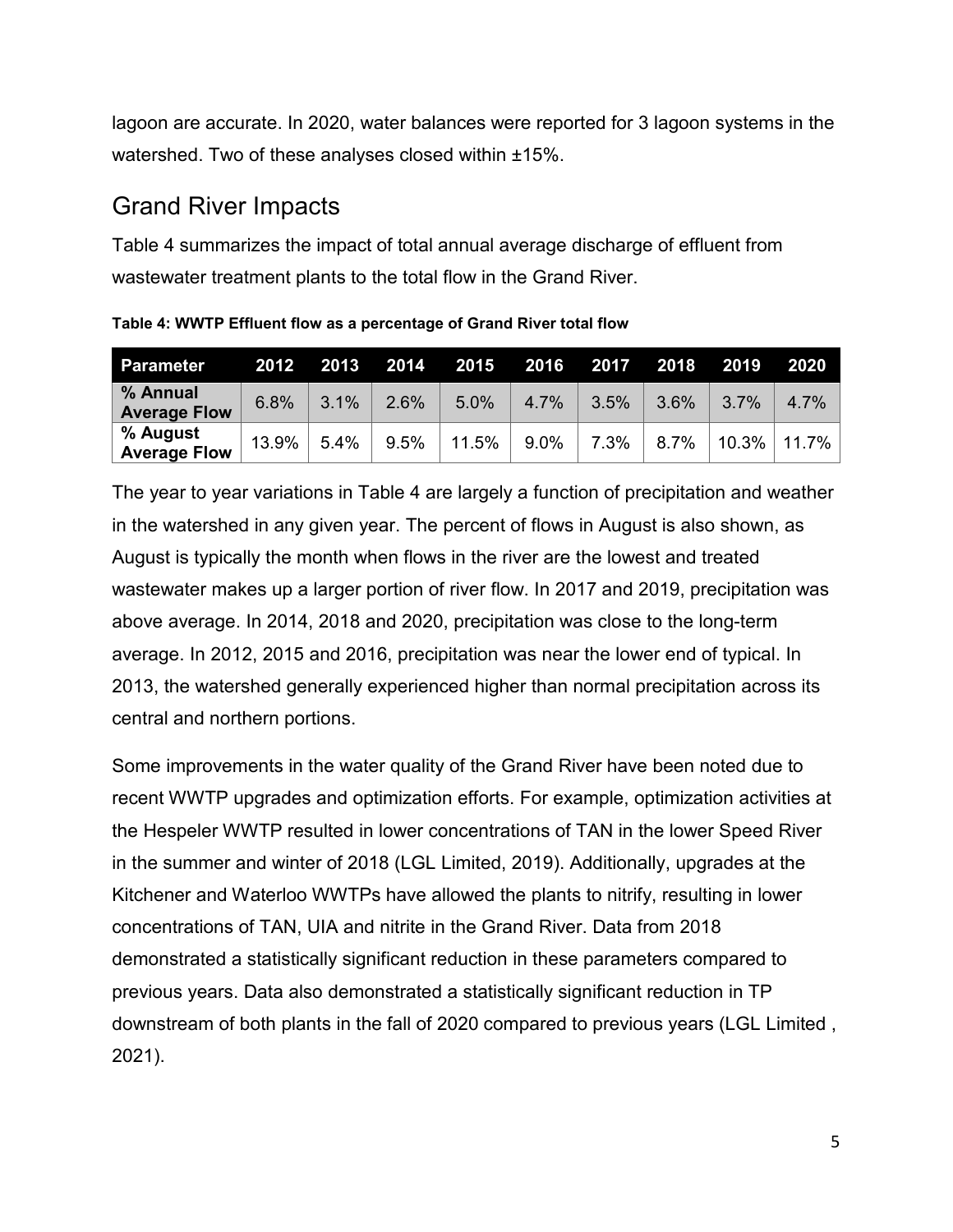#### Plant Loading

[Table 5](#page-6-0) summarizes key process loading metrics for 2020 as well as typical values and the range of median reported values from 2012 to 2019. The results in the table enable municipalities to compare loadings at their facilities to those at other plants in the watershed, which can be used to determine the impact of industrial discharges and may highlight concerns with unrepresentative sampling of raw influent. For plants that do not measure TBOD in the raw influent it was assumed to be 20% higher than the cBOD measurement.

| <b>Loading Measure</b>                 | Watershed<br>Median<br>2012-2019<br>(min-max) | Watershed<br><b>Median</b><br>2020 | <b>Typical</b><br><b>Value</b> |
|----------------------------------------|-----------------------------------------------|------------------------------------|--------------------------------|
| Per capita flow (L/person/day)         | 294 - 351                                     | 302                                | $350 - 500$                    |
| ADF as % of Nominal Design             | $51\% - 66\%$                                 | 63%                                | N/A                            |
| Peak day: Annual average flow          | $2.25 - 3.06$                                 | 3.54                               | $2.5 - 4.0$                    |
| Per capita TBOD loading (g/person/day) | $63 - 77$                                     | 65                                 | 80                             |
| Per capita TSS loading (g/person/day)  | $69 - 93$                                     | 74                                 | 90                             |
| Per capita TKN loading (g/person/day)  | $13 - 14$                                     | 13                                 | 13                             |
| Per Capita TP loading (g/person/day)   | $1.6 - 2.0$                                   | 1.8                                | 2.1                            |
| <b>Raw TSS:TBOD ratio</b>              | $1.01 - 1.25$                                 | 1.18                               | $0.8 - 1.2$                    |
| <b>Raw TKN:TBOD ratio</b>              | $0.17 - 0.23$                                 | 0.22                               | $0.1 - 0.2$                    |

<span id="page-6-0"></span>**Table 5: Summary of 2012 to 2020 watershed WWTP loading measures**

Year-to-year variations in per capita flow, the average day flow as a percentage of the design flow and the ratio of the average day to peak day flow from [Table 5](#page-6-0) are largely due to differences in inflow and infiltration (I&I) related to precipitation.

#### Bypasses and Overflows

Bypasses and overflows are terms used to describe events that result in untreated or partially treated sewage reaching natural water bodies (Grand River Municipal Water Managers Working Group, 2009). Bypasses occur when parts of a treatment process are bypassed and wastewater flows discharge to the environment via the WWTP